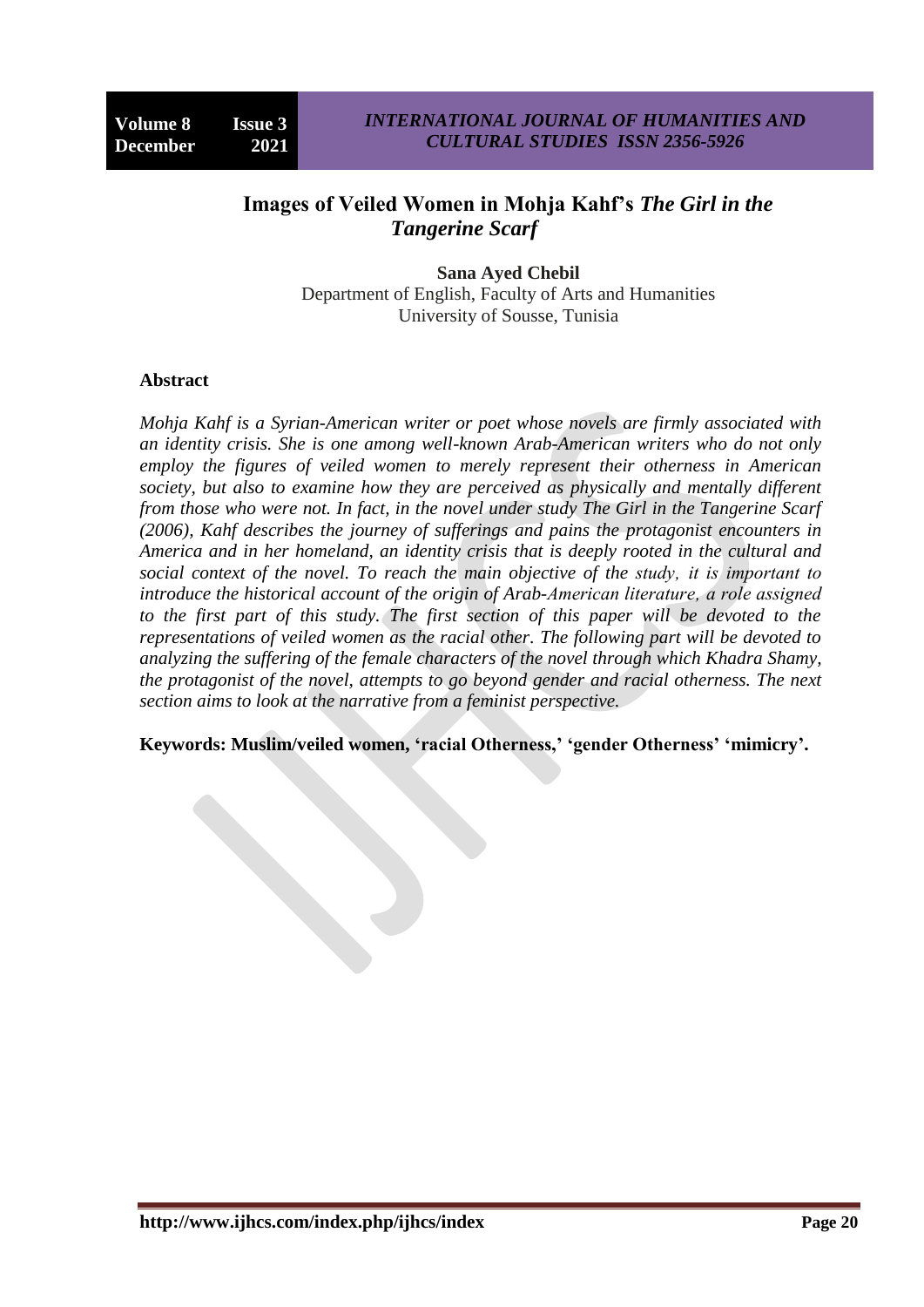### **Introduction**

Arab American literature demonstrates ideas concerning the issues of identity construction of Arab Americans. It is a useful lens to examine various concerns including issues related to race, identity, and gender. Mohja Kafi is a contemporary Arab American writer who "finds her own path to negotiate the hyphen of her own identity" (Abdelrazak2). She is one of the well-known Arab-American writers, the novelist whose literary works describe characters who are torn between Arab and American identities. This hybrid identity raises many questions that lead many writers to deal with numerous issues of interest related to the representations of Arabs, identity, race and gender. The concept of 'otherness' encompasses various spheres. One of the main characteristic traits of Kahf"s novels is the opposition between the West and the East.

*The Girl in the Tangerine Scarf* is one of the most interesting novels written by Kahf. Her novels illustrate the representations of Arab American identity by examining the female characters and the images of Muslim women in America. Her novels deal with "questions of otherness" and are heavily informed by the idea of the "West" striking with the "East," the 'Self,' and the 'Other'. The question is mainly about how the 'other' is perceived and represented and how the "self" locates itself in a superior place. *The Girl in the Tangerine Scarf* is amongst his novels illustrated the crisis of the hybrid identity and its negative impacts on its owner. Representing the hybrid identity is the topic of various Arab American novels, including Kahf whose literary works draw a line between the West and the East.

She depicts the dark picture of being a Muslim woman in America. The images draw on the self/other dichotomy. The self is the West, the mainstream society, and the other is torn between the East and the West. She turns her attention to issues of gender in Islam and western stereotypes of Muslim women, both products of her personal experience as a Muslim woman living in the west. In *The Girl in the Tangerine Scarf*, she presents images of Muslim women through western and Eastern eyes. Through these images, she critiques, resists, and dismantles the western stereotypes of Muslim women that subordinate them and see them as oppressed and silenced. Similarly, she resists the patriarchal dominance over women, the dominance that tries to keep them confined, limit their freedom, and stand in the way of their autonomy and intellectual growth.

Drawing upon the work of Kahf, *The Western Representation of Muslim women*, this paper focuses on the stereotypical image of veiled women in America. This article aims to provide readers with the literary representations of veiled women through the study of her novel. To do so, a number of key concepts need to be examined. The key concepts are Orientalism and otherness.

### **I-Orientalism and The Other**

The main concept involved in this article is Orientalism. We first need to grasp the meaning of the term 'Other'. Drawing on Edward Said's theoretical framework, *Orientalism*, which is one of the popular concepts that mirror the dichotomous distinction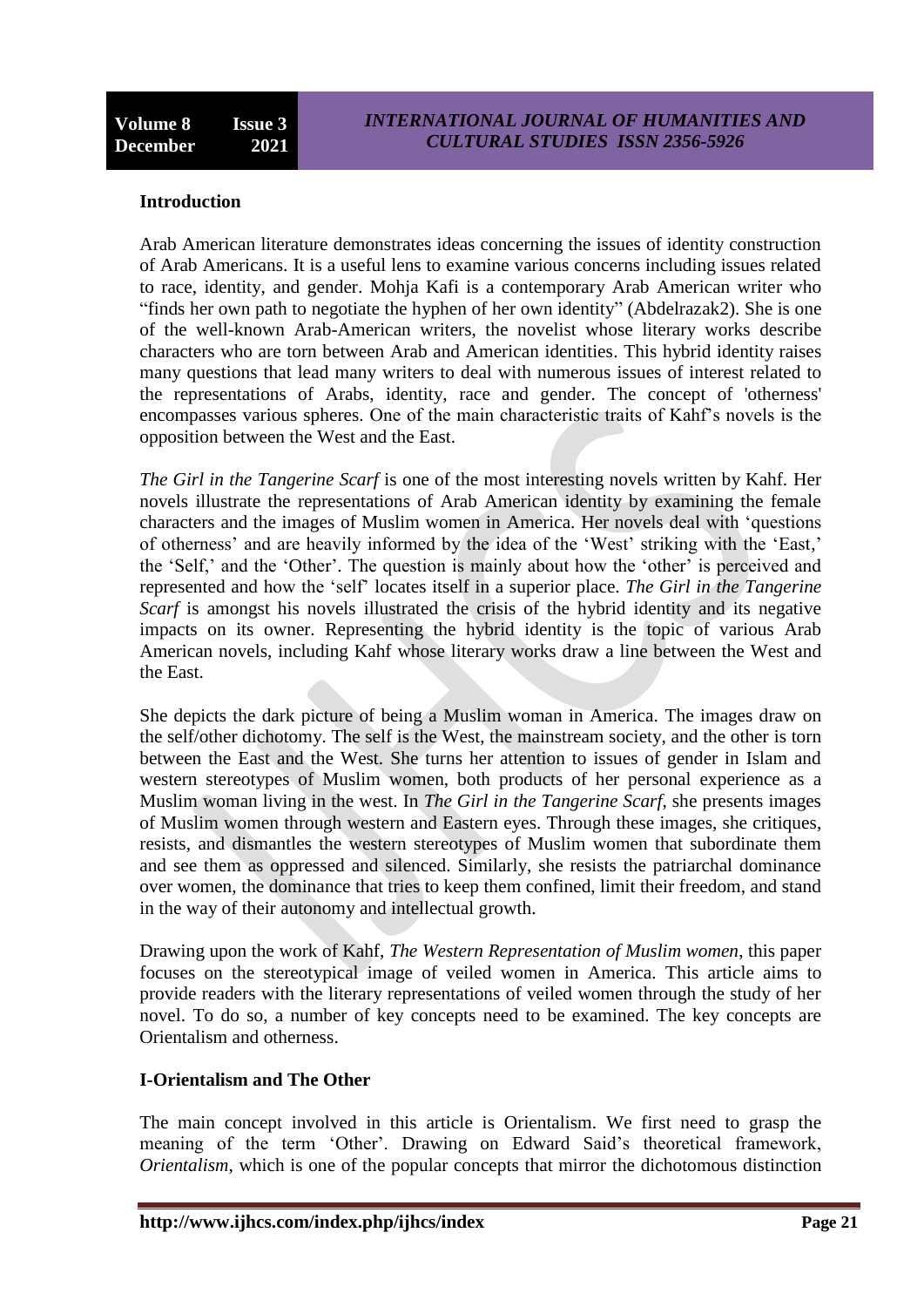between different cultures based on the opposition between "us" and "them; the West and the East; the Occident and the Orient: "Orientalism, in the specific sense that Said describes it, is a product of Western Hegemony over the East, a discourse created from the relationship of Western power over the Orient to Western knowledge about the Orient" (Kahf 2). He deliberately examines the threat of the "Other," and thus exploits the conflict between the West and the East. In *Orientalism*, Said describes the relationship between the West and the East. He referred to the relationship between Europe and the Orient based on "the idea of European identity as a superior one in comparison with all the non-European peoples and cultures" (7). This relationship stands for the threat of the 'Other,' thus demonstrating the threat of the Other, "the uncivilized," "the savage," "the undeveloped," "the weak," and "the feminized," and the superiority of the West that is seen as "the superior," the "civilized," "the strong," and "the masculine" (Saidqtd. in Schaefer 103). The Othering of the East by the West has historically taken many forms. Accordingly, the "Other" is identified as anyone the Americans perceive as different from them and "other" to their established norms and standards. This article uses the terms "otherness" or "Other" to echo Said"s term "Other" while referring to the invasion of its West by foreigners or noncitizens: "The Oriental was linked thus to elements in western society (delinquents, the insane, women, the poor) having in common an identity best described as lamentably alien" (207).

*The Girl of the Tangerine Scarf* is about the representation of 'otherness,' and is laced with anxieties about Otherness and Orientals. To keep intact a sense of home, the Other or Oriental is the Arab woman who is often defined as different and wild, someone who is excluded from civilized. As Said explains: "Orientals were rarely seen or looked at; they were seen through, analyzed not as citizens, or even people, but problems to be solved or confined" (207).To keep intact a sense of home, the Oriental is thus often defined as Other, a part of nature and wilderness excluded from civilized humanity and made into an object of actual and representational colonization. Kahf"s representation of Arab-American women displays this 'otherness'. Accordingly, the novel is about American attitudes toward Muslim women that equate them to "Otherness". Her novels provide a useful lens with which to view and represent the Other. It shows the relationship between the self and 'Other'. Accordingly, it is important to remember that Edward Said offers a very important definition of the term 'Other,' in the sense that this definition is useful to understand and study various forms of Otherness.

## **II- Analysis of the Novel**

In *Western Representations of Muslim women*, Kahf studies the images of Muslim women in Western literary text from the middle of the eleven century to the middle of the nineteenth century. In her study, she traces the process through which the image of Muslim women undergoes a change from a "termagant»<sup>1</sup> to the "odalisque"<sup>2</sup>. She links the changing images of Muslim women to changes in European relations with the Islamic world. She shows how the Western representation of Muslim women has changed, locating the appearance of the image of the oppressive Muslim women in the eighteenth and nineteenth centuries "discourses of orientalism and colonialism. Thus, the images of Muslim women contain stereotypes. These images as submissive, speechless, and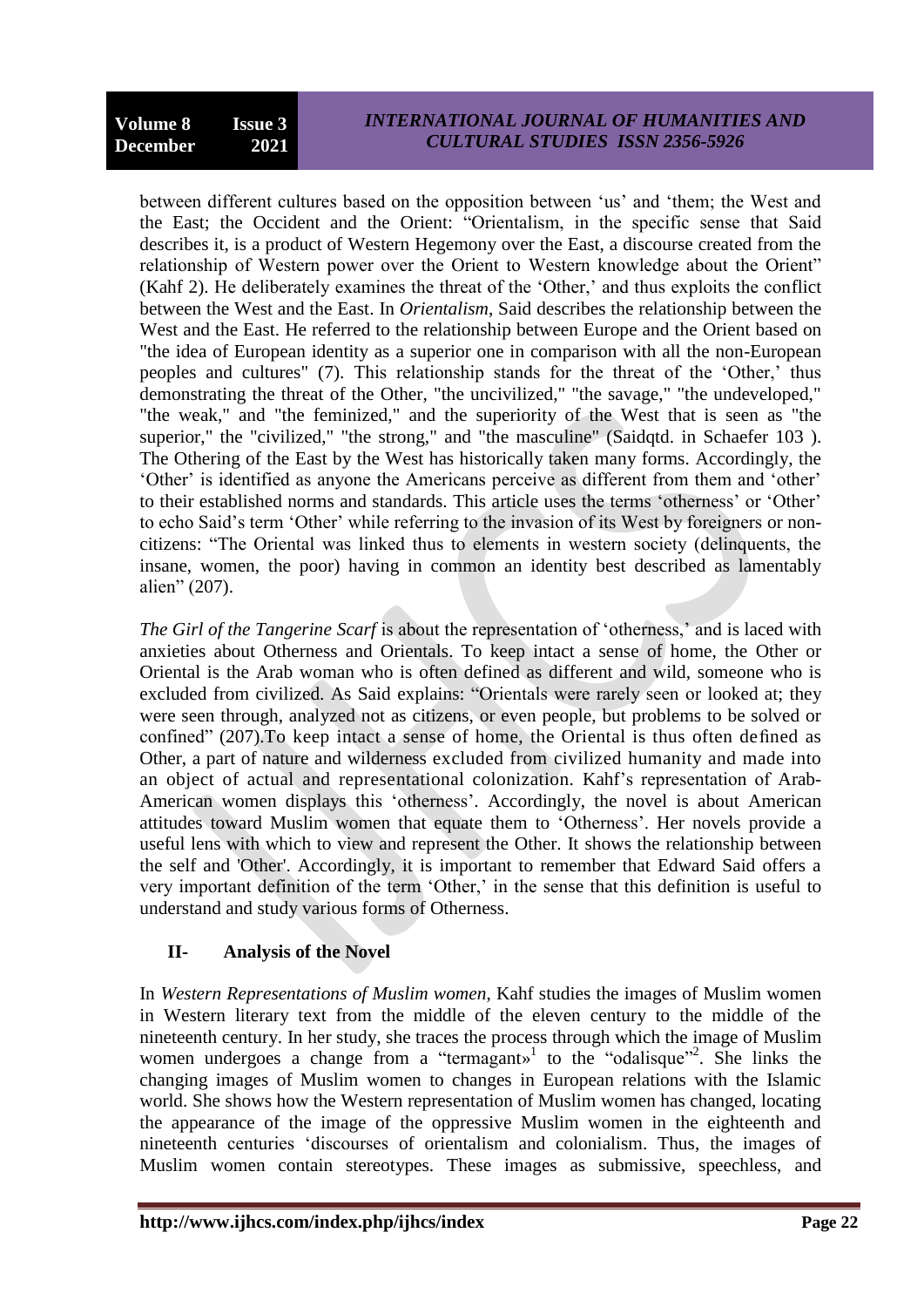oppressive are "already formed in western texts before the establishment of Islam in the form of "pagans, foreigners, Old Testaments figures" (Kahf 4). Accordingly, these stereotypical images are used to discredit Islam and Arab cultures. Khaf speaks to this point:

> The explicit association of Islam with the oppression of women does not reach full fruition until the eighteenth and nineteenth centuries. When the Orient was Orintalized (to paraphrase Edward Said), when a vast and complex body of knowledge about the Islamic Other developed simultaneously with Western subjugation of that world, the image of Muslim woman most familiar in the west today emerged. (8 )

The novel examines the otherness of the main character, namely Khathra, the main protagonist who comes from an Arabic country, Syria. She mainly reveals the difficulties Muslim women might face in living in a country hostile to the Arab nations. She is considered as an "Other" because she is an American woman of Arab origin. Her otherness is the outcome of her hybrid identity, an Arab-American identity. Her otherness in the novel is built on the ground of the rigid binary between 'us' and 'them'. The rigid opposition between the self and other is clear through the conflicts of Khathra with the American society.

The representations of Khathra are conducted on various levels. Khathra bears in the name an explicit reference to nature. It is an Arabic name that means green. Her name indicates her association with the natural world of flowers that are meant to celebrate female beauty, innocence, fertility, and purity. In this respect, Kahf draws on classical sources to create his fictitious Khathra. The description of Khathra and insistence on purity of the West are meant to differentiate the English identity from its 'Other'. She is represented as a metaphor for the conventional place of women in society.

Kahf represents non-Muslim characters from the words and imageries borrowed from the Islamic context. She heavily depends on Kuran and religious words to represent Americans and Arab-Americans. Kahf is not the author of "a particular source". Her literary works are haunted by other 'texts' and are related to various kinds of sources. Religion in Kahf's novel reflects the racist binary between "good" Muslims and "bad" Americans. For instance, Khathra"s parents use pejorative terms when referring to Americans. America is also represented through references to the word "impure "kuffar" or "kuffar land" which is defined as the noun 'Kafir', a Muslim Arabic word, which means the 'unbeliever'.

In this light, to ensure the dominance of the West over the Muslim and Arab world, the Muslim women's veil is selected as an appropriate cultural sign to signify oppression. In *The Girl in the Tangerine Scarf*, Kahf presents the image of veiled women. The only visible aspects of these women are veils, hands, and faces. She details how these women devoutly follow God's will: they guard their modesty and keep themselves covered. Khadra is one of these characters who wear the veil because of her spiritual belief. She wears the veil because of her own choices and it signifies her affiliation with Muslim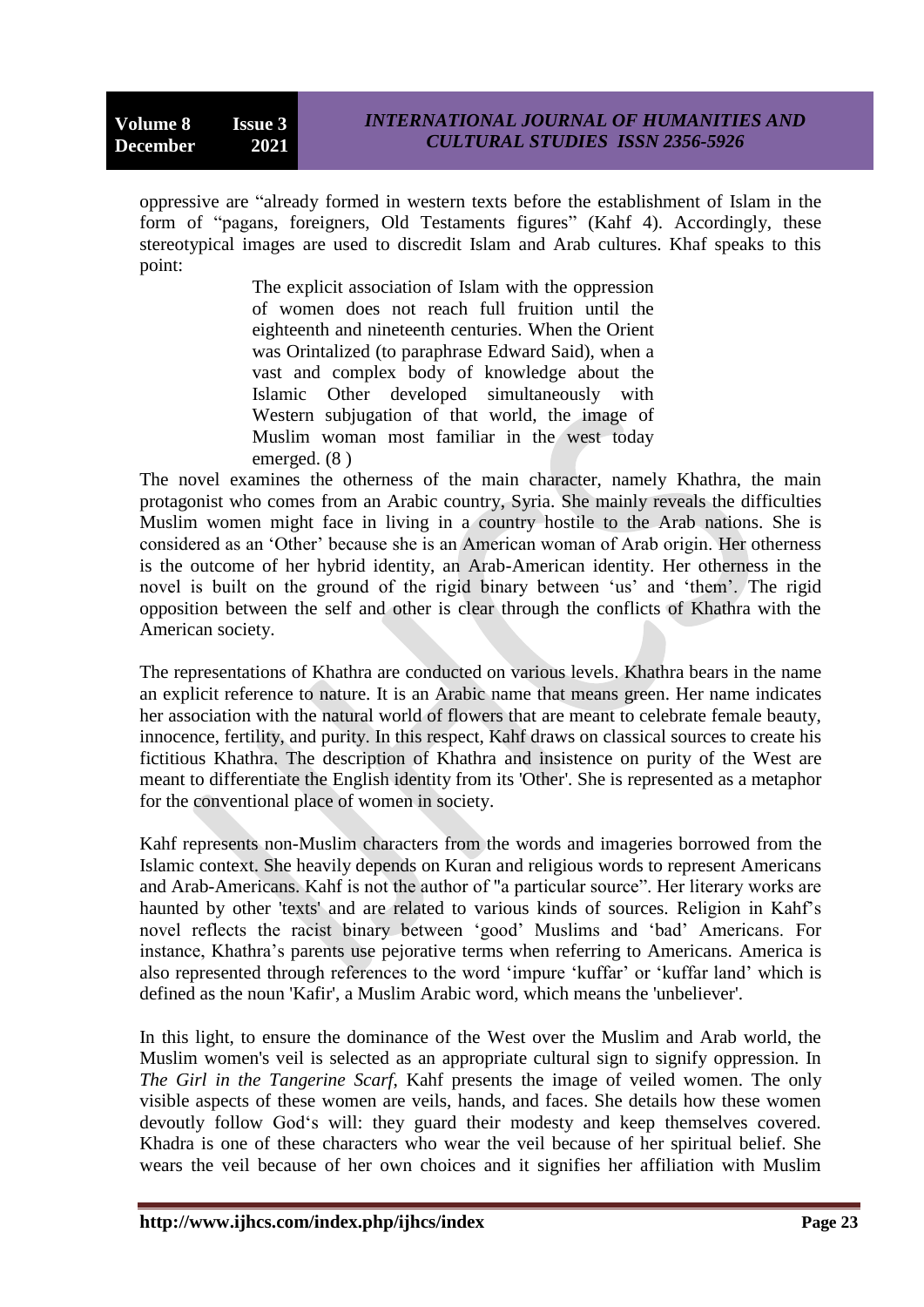values and integrity. She is proud of it. Kahf states that "Hijab was a crown on her head" (112). The Muslim veil represents and defines class and national identity. It is used in order to visually display their identities as they were distinguished by their clothes. Kahf refers to the importance of clothing in the preservation of Arab-American women"s national identity, noting that the veil visually displays a connection to the other national identities, giving a sense of belonging. In the novel under study, Muslim women wear the veil as a daily reminder of their identity. While the veil is a sign of women"s morality in the Syrian community, in America, veiled women are considered uncivilized since the veil acted as a symbol of uncivilization and disorder, as opposed to the civilized and ordered bodies of the unveiled.

In this novel, Kahf proposes that there is an association between the 'veil' the idea of otherness. She assumes that the novel has crucial links to issues of racial otherness. According to her, the veiled woman is "either "virtuous" in subscribing to Islamic values or "oppressed" according to colonial discourse" (Ling 344).In Indiana, she "feels as if, were she to scream" (Kahf 40). The place raises many issues that are central to the representation of America, particularly issues about race. Kahf reminds readers of another character in the novel namely Zouhoura, whose appearance in America threatens the homeland. The figure of Zouhoura brings to mind the theme of foreign invasion. She is the devilish figure whom the various Americans in the novel may represent. It is the English 'gaze' that equates the female figure with the threat of terror. Veiled women are some of the others Americans must face and remove. The police attempt to pursue this woman whose physical appearance seems to be the disruptor of the 'peaceful order' of America. Because of her body that acts as a marker of the transgression of the prestigious America and representation of what is "*not* American", she is removed by the police detective to secure the purity of the homeland.

However, in America veiling becomes a symbol of the oppression of Muslim women and a sign of Islamic cultural inferiority. The "veil" is the sign of difference that shows the boundary between the West and the East. In this respect, as Ling (2014) assumes "The narrative of the novel exposes how the veil is fetishized and politicized in dominant Western discourses as a sign of disempowerment and oppression of Muslim women" (344). Kahf shows through her protagonist, Khadra, how Muslim women are discriminated against in America because of this "common knowledge" (Hamdan88) of Muslim women and the veil. One of the childhood experiences in America that Khadra undergoes is when she is harassed at school and mocked because she wears the veil. Kahf says that Khadra (1999)"defends her identity against the jeering kids" (Kahf 40). The three boys asked her "to take off [her] towel" (14). As she resists them, they remove it by force. Accordingly, these "narratives represent the dominant cultural gaze that constructs the gendered identity of the protagonist as a veiled woman in dichotomous terms" (Ling344).

The "Otherness" in this novel is represented through Kahf"s direct allusion to Babylon. They, Americans, also ask the questions that locate her within the category of the foreigner: "Wasn"t she supposed to be an Islamic warrior woman, a Nusayba, a Sumay, an Um Slamah in exile, by the waters dark, of Babylon" (Kahf, 199, p. 40)? The passage introduces a binary of the self and 'Other'. Kahf"s novel is filled with apocalyptic imagery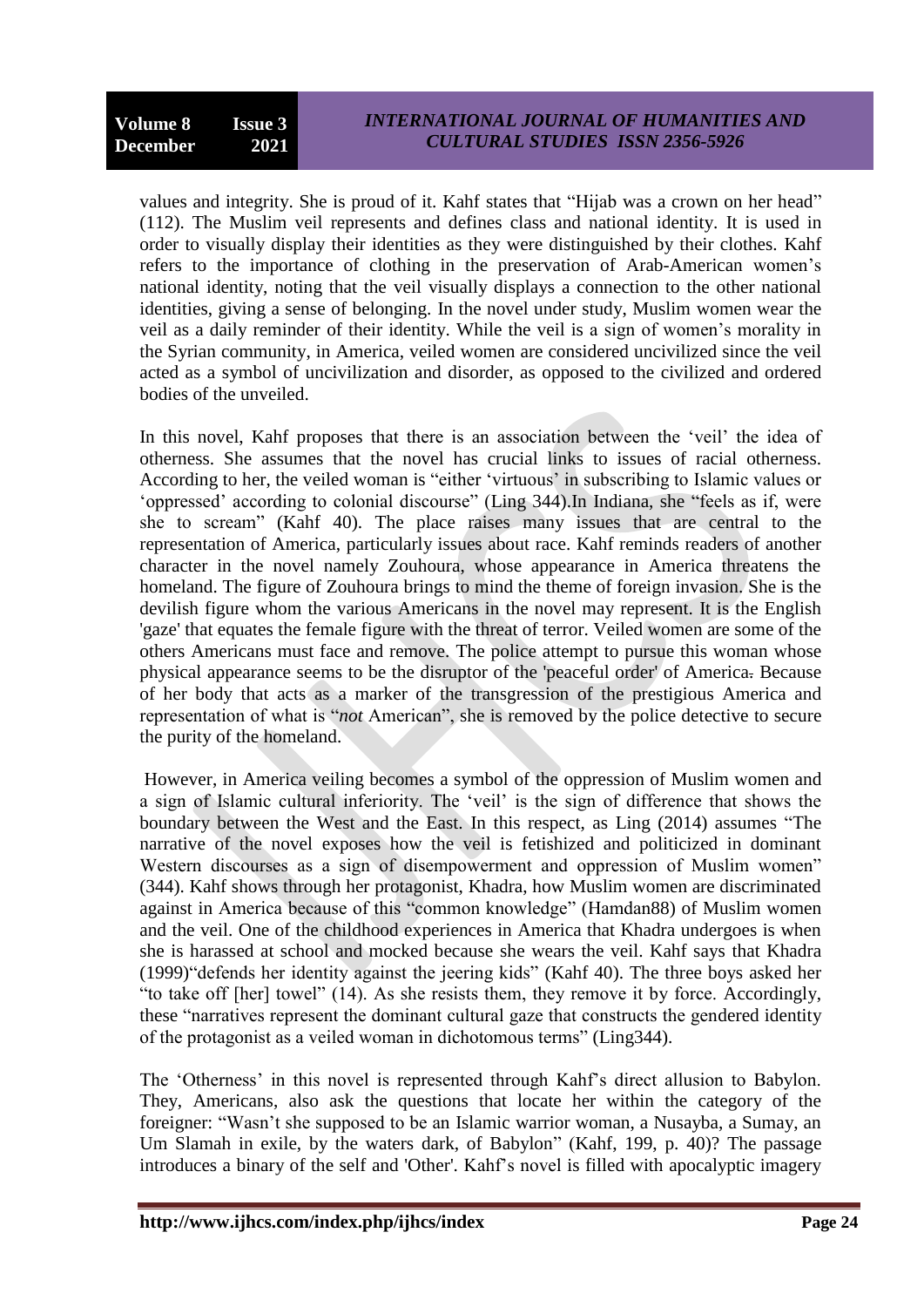that is the main indicator in the representation of racial "Otherness". The distinction between the America woman and the Arab-American Woman articulates the differences between the apocalyptic representations of women described in the apocalypse, woman of the beast, and Jerusalem. Her "Otherness" is described in terms of biblical tradition. The words with which the writer is concerned are derived from the myth of the apocalypse. The male gaze compares her to 'beast' which points forward to one of the 'symbols' of Revelation (dragon, beasts, harlots) (Ryken and Wilhoit 565).

In the context of Khadra"s encounter with the American boys, the veil functions as the mark of inferiority and difference. This is one of many instances of victimization of veiled women in America to stress the type of oppression and discrimination Muslim women experience worldwide. In doing this, she depicts Muslim women who are oppressed only to prove that the sign of the veil is created and manipulated to be used as a tool to oppress her through the negative meanings attached to it. In other words, it is not the veil that is oppressive, but the way it is portrayed in American imagery. As such,

The veil is seen as both a marker of Muslim culture and an explanation of its inferiority, just as, in color racism, skin color is seen as the site of racial difference and biological determination. Bodies are not only perceived as belonging to a different culture; they are also seen as culturally determined and inferior as a result. (Al-Saji, 2009, p. 65)

Accordingly, the veil in the minds of many stands for ignorance, backwardness, oppression, and therefore must be shed. These minds cannot see a woman wearing the veil without thinking of it as a sign of oppression.

Clearly, in the eyes of the West, the veil is a reminder of the "us" and "them" binary(Al-Saji, 2009, p. 65). Accordingly, "Muslim woman wearing the veil is doubly othered in the Western imagery; she is constructed at once as "women" and "Muslim". The complex difference means the veiled woman is the symbol of Islamic feminine otherness." (Al-Saji67). Muslim women are "othered" by American society through its construction of fabricated images of Muslim women"s veils. Veiled women differ visibly from unveiled women and this difference becomes a mark of their contempt. In exploring the image of veiled women in America, Kahf addresses the negative stereotypes associated with veiled Arab American women in an attempt to reveal the mystery of the concept of the veil so often interpreted as a symbol of oppression. Thus, the image of the veil functions as a metaphor that signifies the ignorance of each other"s cultures. Because of the discrimination Khadra suffers from in America, she decides to shed the veil. Kahf describes her new experience: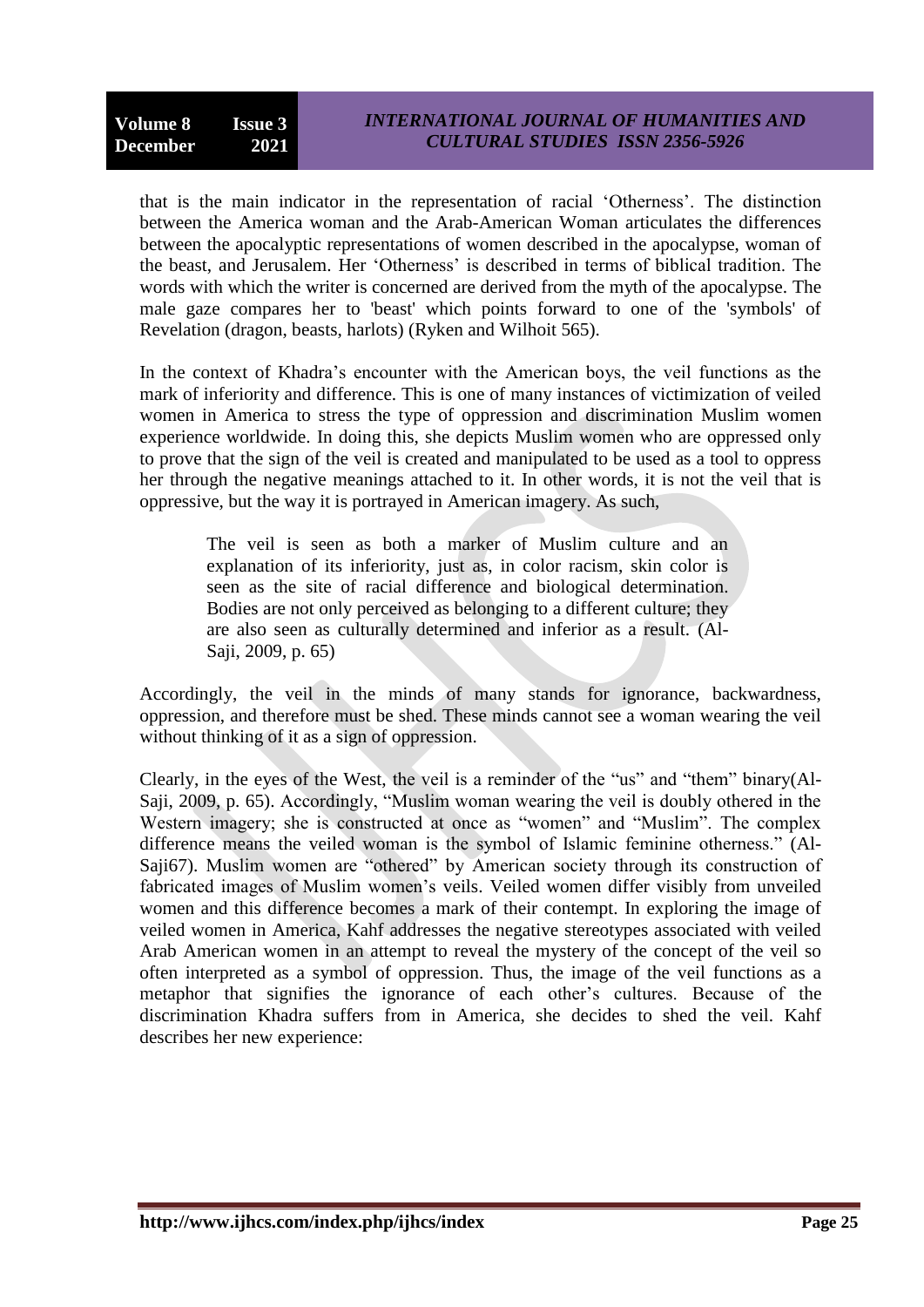The covered and the uncovered, each mode of being had its moments. She embraced them both. Going without hijab meant she would have to manifest the quality of modesty in her behavior, she realize one day, with a jolt. It's in how I act, how I move, what I choose, every minute... She had to do it on her own now without the jump-start that a jilbab offered. This was a rigorous challenge. Some days she just wanted her old friend hijab standing sentry by her side. (p. 312)

Through her protagonist, Kahf shows the sufferings of Muslim women in America. They cannot bear the consequences of wearing the veil in such a non-Muslim country because it causes them a lot of troubles and misunderstandings. Therefore, in order to be more accepted by Americans, they decide to shed it. This decision gives them some relief from being judged by a piece of cloth. It offers them the chance to be more American and less Muslim, not in their own eyes, but the eyes of others.

The representation of veiled women constructs an obvious distinction between Muslim identity and his Christian counterpart. To further intensify the negative image of Muslim women, the colonial past comes to haunt the present through Bitsey"s words that anticipate their otherness and racial difference. In this context, Khadra says that "people look at you as if you were this alien thing…" (Kahf40). The otherness of Khathra is represented through her encounter with the Iranian-American girl, Bitsy, who perceives her as a threat because of the veil put on her head. Her body clearly articulates her alien identity: her hands and face indicate her 'Otherness'.Bitsy"s words echoed the traumatic crisis caused by the terrorist/tragic bombing. This description brings to mind the historical background that associates Muslims with the threat of terror and the set of beliefs that locate them within the category of the "Other".

 Kahf thereby focuses on images of the Muslim world as an unfamiliar setting, a horrific place that is dangerously close to threats of crime and terror, contrary to the homely Western environment. He locates Khadra's identity within the context of crime and so doing he alienates her from the civilized Western society. According to her, she belongs to a race that once harmed the safety of the world. The veil according to Bitsy is associated with fantasies of a terrorist threat. The phrase represents Muslims as a source of threat, those who belong to the terrorists, the horrific side of "them". Bitsy gives a dark image of veiled women and Muslims that is filled with racial otherness. Bitsy represents Islam and Muslims as the cause of the death of his parents who are murdered because of a terrorist event. This account delivers the message that "Islamaphobia is in fact rooted in a homogenized image of the Muslim community, which would invariably revitalize a politicized, monolithic stereotype of veiled Muslim women" (Ling344).

Similarly, the novel narrates the stories of Muslim women who suffer from an identity crisis and tragedy. It explores the otherness of minor characters, including Reem and Aunt Razanne whose 'veil' and 'jilbab' associate them with 'otherness' and differentiate her from the Syrian. It is mainly about the suffering of veiled women. The novel also indicates the "otherness" of veiled women within the Syrian community itself. In fact, they are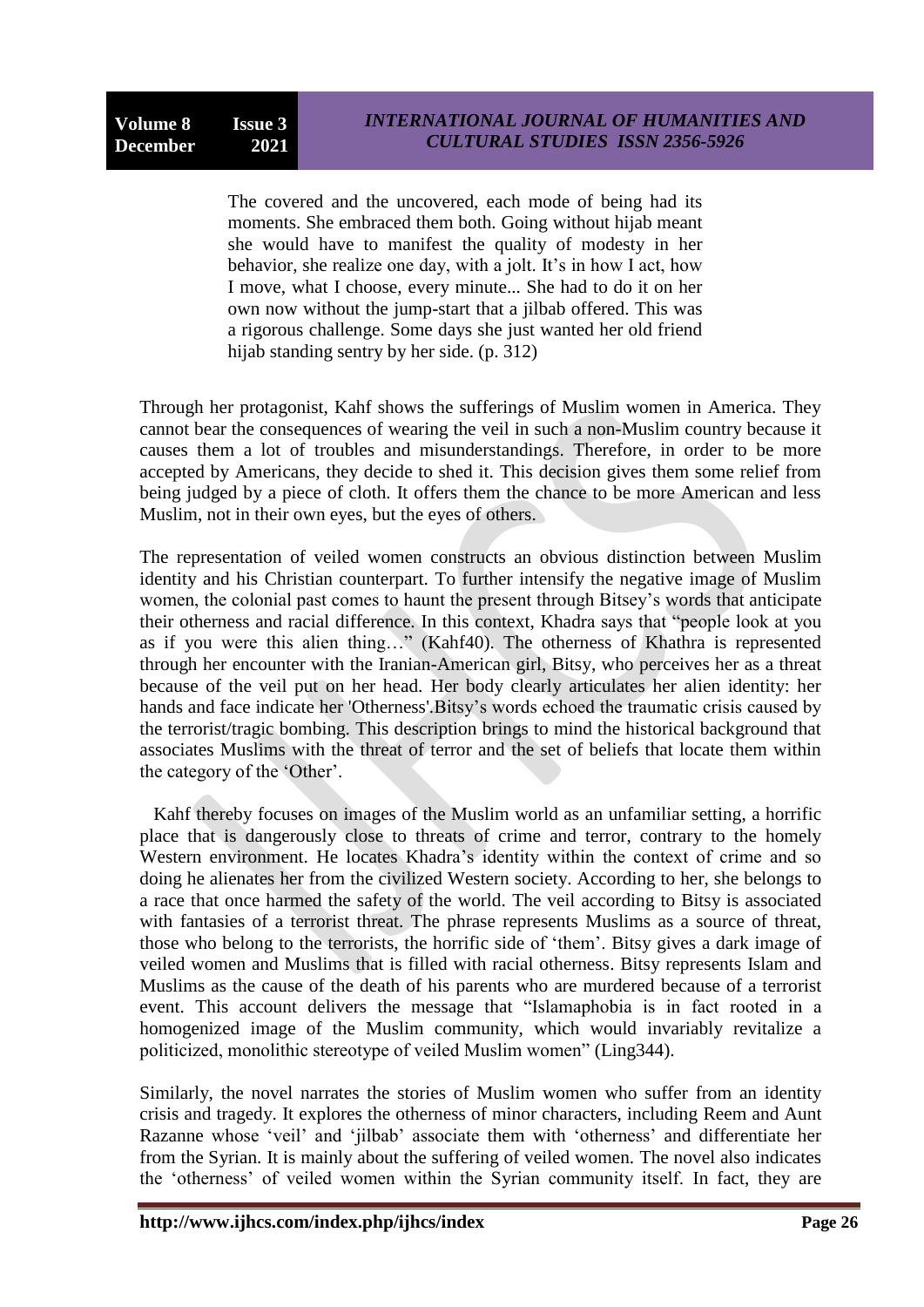oppressed inside and outside their homelands in various forms.In Syria, the veil causes the exile of Khadra"s aunt and many women who are perceived as a threat to national security. Veiled women in this novel, including Aunt Razanne and her daughter, Reem, experience alienation as "the paratroopers tore [their] veils" (Kahf280). The two women are therefore victims of oppression as they are ordered to "strip off their hijab and jilbab, or get a gun on their head" (Kahf281). The otherness of veiled women is represented through their encounter with the "paratroopers". Kahf shows how veiled women have to endure injustice and political oppression when they are at home. The image of veiled women in America as a threat to mainstream society is not disassociated from the image constructed by the Syrian community itself. The veil is perceived as a sign of inferiority and backwardness. Sibelle describes hijab as unfashionable. She says: "Most fashionable people stopped wearing hijeb" (Kahf200).In this respect, Kahf represents Khathra whose 'otherness' cannot be understood in isolation, apart from racial and gender otherness.

The concept of 'Otherness' encompassed various spaces in the novel, namely 'gender Otherness'.The novel also examines gender issues. The novel attempts to link Arab-American identity to racial otherness. The mode offers the opportunity to express the painful experience of marginalization and isolation within and outside the homeland. Khathra"s journey to Mecca with the aim of pilgrimage brings with it both exile and alienation. It brings with it the threat of a hybrid identity that disrupts the purity of the homeland.

Khathra tells the story of her journey from America to Arab Saudi, anticipating additional forms of 'otherness'. Travelling to Arab Saudi, the journey of Khathra demonstrates a range of hellish encounters with the police. Kahf tells the story of her journey to Saudi Arabia she has an Islamic pilgrimage to make: a visit to Mecca. In order to achieve his expectations, she attempts to blend in with Muslim society, yet she is disappointed by its negative gaze. She goes to the mosque where women are forbidden to enter. When the police claim that she is not allowed to approach, she feels alienated from this "Muslim country where Islam started" (Kahf200). According to her, Mecca is the place of psychological unrest, the place that haunts the mind. She feels alienated as she knows that women are segregated from men and they are not allowed to participate in "salat Fajr" or "daily worship". Her appearance breaks down the stability of Arab Saudi and demonstrates the clash between the rigid Islamic traditions.

 Kahf represents how the 'male gaze' mirrors the otherness of veiled women in Arab countries. Drawing on the feminist approach, women in public places, as critics point out, are considered as victims of the 'male gaze'. The concept is mainly used by feminist critics. The concept is also informed by the theory of Laura Mulvey who refers to the idea that women are not the owners of the look. She explains that "[i]n their traditional exhibitionist role women are simultaneously looked at and displayed, with their appearance coded for strong visual and erotic impact so that they can be said to connote to-be-looked-at-ness" (62). The concept of the 'male gaze' is inseparable from another concept. Through Khadra, Kahf takes the reader on another tour of suffering in Saudi Arabia where the female protagonist of the novel suffers from 'pursuing' male gazes. Since the novel is also narrated from a female perspective, this section briefly demonstrates the hellish experience of Arab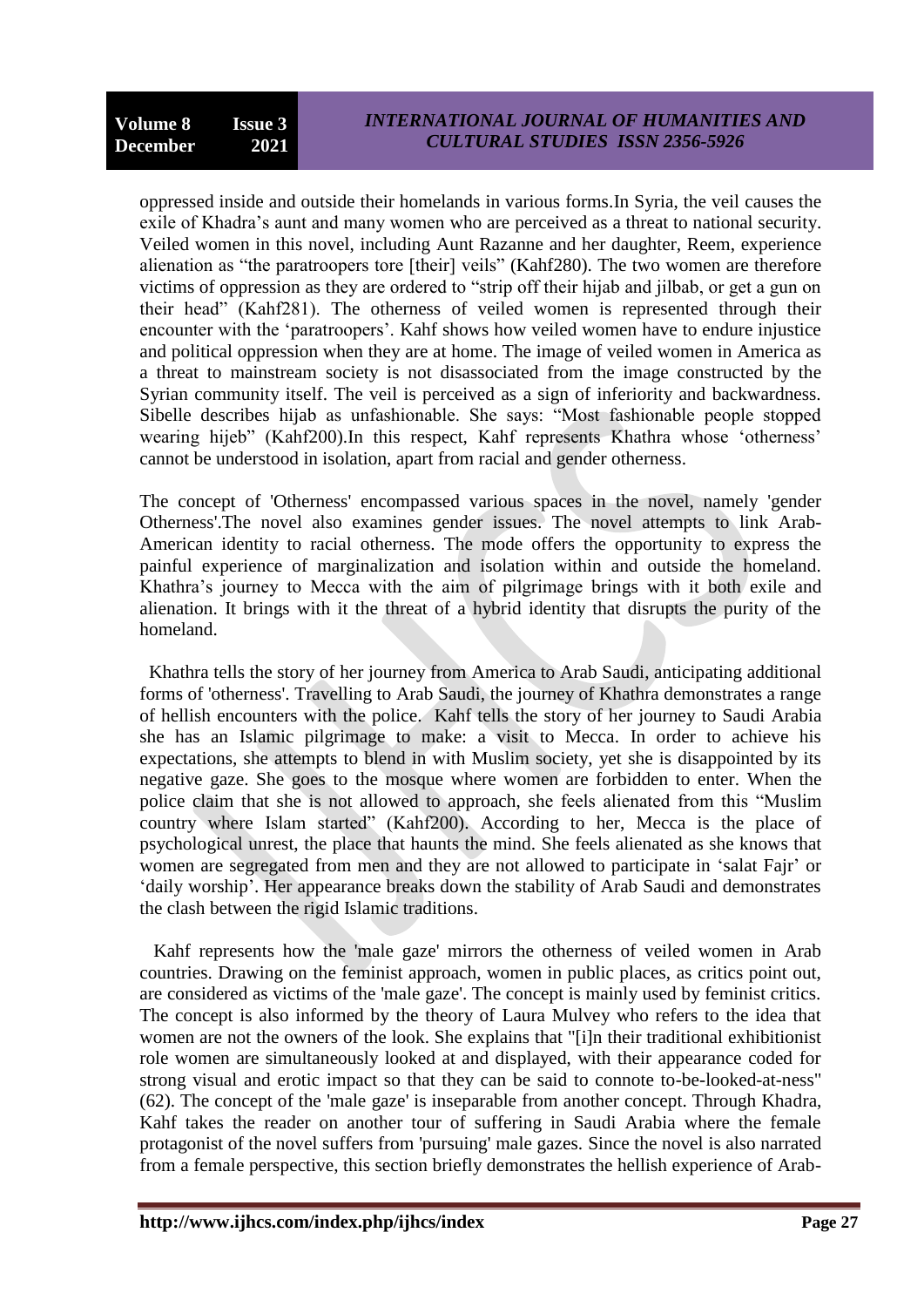American women in Arab countries. The theme of women as 'objects' of male spectacle, then, is significant in the novel. The public space haunts the heroine and subjects her to the possibility of the 'male gaze'. In this case, Mecca is a space that is represented through the encounter between the male gaze and the female figure. The passage depicts an instance whereby the gaze makes her 'mesmerized'.

 For Khadra, Saudi Arabia is marked by the sense of homelessness and threat of the 'unknown', a space where a sense of belonging and identity cannot be maintained. Kahf shows through Khadra how Muslim women are discriminated against in Saudi Arabia. The novel illustrates how this Muslim country engages with a patriarchal discourse that categorizes women as either "bad" or "good". The novel has two main categories of women that can be classified as either Mary or Eve. In this context, women are classified according to the Virgin/Whore binary. She is seen as a 'shame,' a woman whose chastity is disrupted by being visible in public spaces at night. The word is used to represent anxieties about class and sexuality. According to the male figures, she is the woman who represents sex and freedom. Khadra"s "uncovered hair" stands for difference, thus demonstrating the threat to the purity of the homeland. Her body introduces various challenges to social norms. It is used as a sign of her gender transgression. Her physical appearance and behavior represent a transgressive woman who challenges social norms. Her 'journey' to Mecca is identified by restlessness and ambiguity.

Viewed through the lens of gender and race, her physical appearance and behavior disturb her gender and national identity. Her "uncovered face" introduces various challenges to social norms. Khadra"s body and appearance become markers of proximity with prostitution. The police perceive her as "a kind of a bad woman, out in the street at the dark hour, alone, face uncovered" (Kahf40). The traits of 'otherness' are frequently projected into Khathra through her "face uncovered" (Kahf, 2006, 166). Khadra embodies the negative images of the independent woman. She possesses signs of 'otherness' that function to subvert conventional gender norms. Kahf shows through this public figure how women are discriminated against in Saudi Arabia.

The novel shows the representations of veiled women in terms of gender too. There is an important point in this passage that sheds particular light on the veiled woman who is the victim of patriarchal society: The stereotypical images of Muslim women as submissive and dependent housewives still exist in the minds of most Arab men. Muslim women cannot carry out other professions than that of being housewives. Women are expected to act according to the roles assigned by Arab society. They are considered submissive, voiceless, and dependent on men. The patriarchal conception of Muslim women is centered on domestic values, innocence, and submission to the male power of father and husband. These are the mental pictures that most Arab men have of Muslim women.

The feeling of homelessness is not just continued through Khadra"s interaction with the public world but also with the domestic interior. Kahf provides us with the image of an empowered Muslim woman whose freedom is somewhat restricted by her traditional husband and his patriarchal outlook in life. She feels alienated from her husband who dominates her. This is illustrated when she is prohibited by her husband to ride a bicycle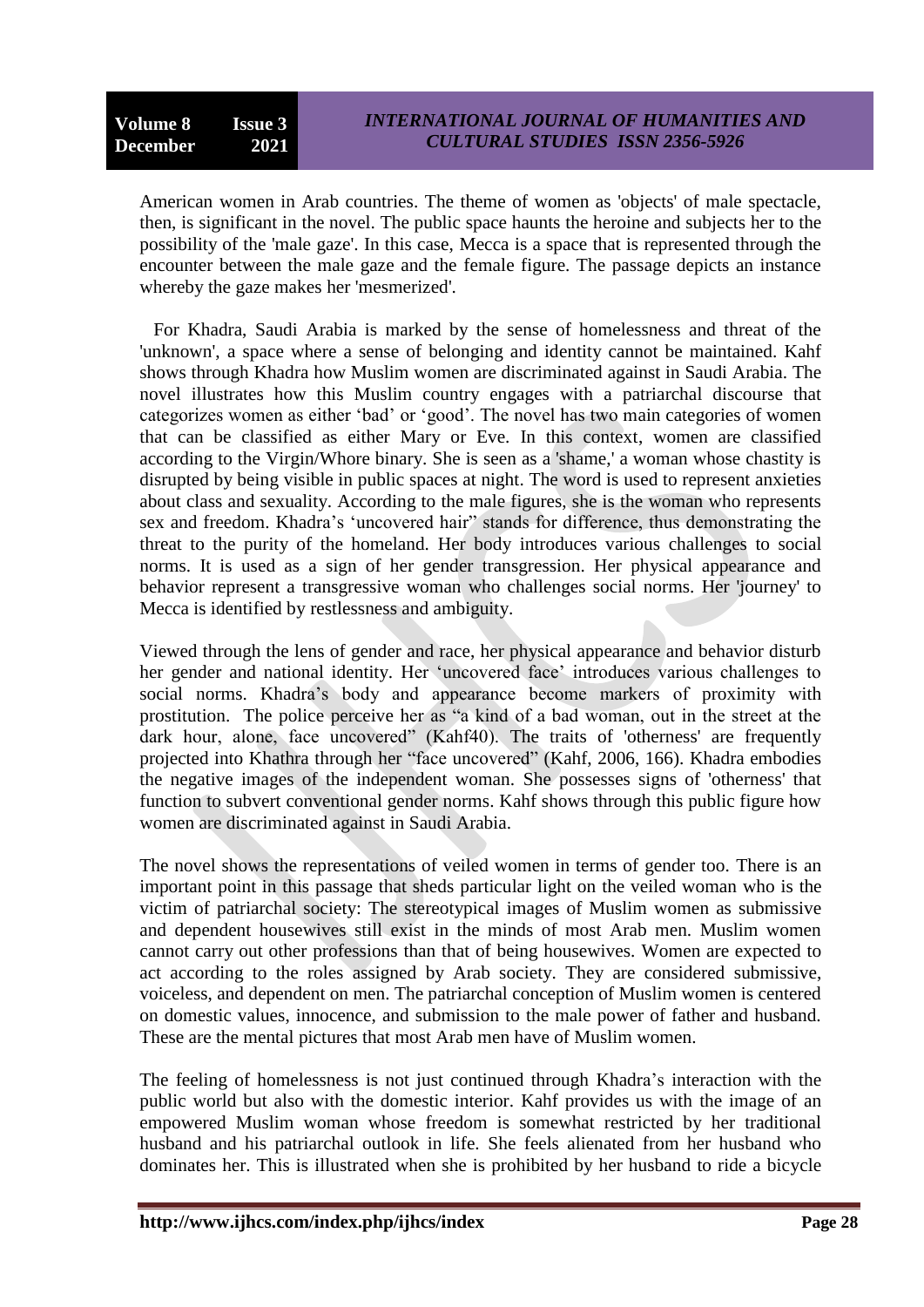because he thinks it is un-Islamic behavior. Indeed, she is determined to play an active role in the Muslim community but her husband expects her to follow the norm and gives upon her activities for him. He does not appreciate her independence or free thinking and believes as a wife she should be willing to make all these compromises to accommodate her husband and to fit the profile of the perfect obedient wife that her husband expects of her. Once he asks her "What"s for dinner? " (Kahf, 240) to which she responds "I don"t know. Why are you asking me? Like I'm the one who's supposed to know?" (Kahf240), his immediate response is "Let's see: Who's the wife in this picture" (241)? This upsets her because she never views herself as a housewife whose life is confined to the limited space of the home and the roles allowed by the husband. Kahf portrays the image of the traditional patriarchal figure that assumes authority over his wife, believing it is a position rightly his, due to his privilege of maleness. Through Kahf"s representation of Khadra"s character, she challenges that image of a subservient and silenced wife who caters to the needs of her oppressive husband at the expense of her own needs. Thus, Kahf wants to convey that for "Muslim Arab American women, the *hijab* is the least of their worries. They not only have to resist negative Western stereotypes but also have to fight Arab males who see religion through patriarchal eyes"(Abdelrazak 100).

Kahf deconstructs the stereotypical images of Muslim women and constructs positive and empowered images of them. Initially, we are presented with the image of an educated and ambitious woman who wanted to go to medical school. She states "I used to dream I would be a doctor on the day, and open a free clinic for poor people," (Kahf25-26). Another image of an independent woman is Khadra"s grandmother who is a telephone operator and among the "very first wave of working women" (Kahf271). She does not conform to a society that viewed "a telephone girl's job was a bad thing, a thing for floozies" (Kahf271). She resists such nonsense and those confining roles assigned to women. She asserts "We wanted to be the New Women" (Kahf271). The term 'New Woman' "in literary textual configuration depicted the changing image of a woman from the established and accepted role-model to a more radical figure" (Ling345).The collapse of the domestic ideology and the major rules associated with the patriarchal order brought about an atmosphere of anxiety regarding the emergence of women who refuse to play their roles as Victorian wives and mothers.

She says proudly that she is among the "Women who cherish themselves, women who are cherished"(272). Indeed, the image of Muslim women as vulnerable, passive, and in need of liberation is challenged through the representation of Hanifa who is a professional driver and a participant in a car race. She is a wife, a mother, and the first Muslim woman to be a professional driver. Accordingly, Kahf provides her readers with various images of Muslim women playing different roles in society. Through these women, she praises them for their active contributions to the community. She creates new alternative readings of the lives of Muslim and Arab American women in defiance of the sterile and prejudiced images of Muslim women as backward and uncivilized. Thus, as Ahmed states the "misconception that Muslim women are helpless prisoners in the homes needs to be corrected"(qtd in Hamdan77).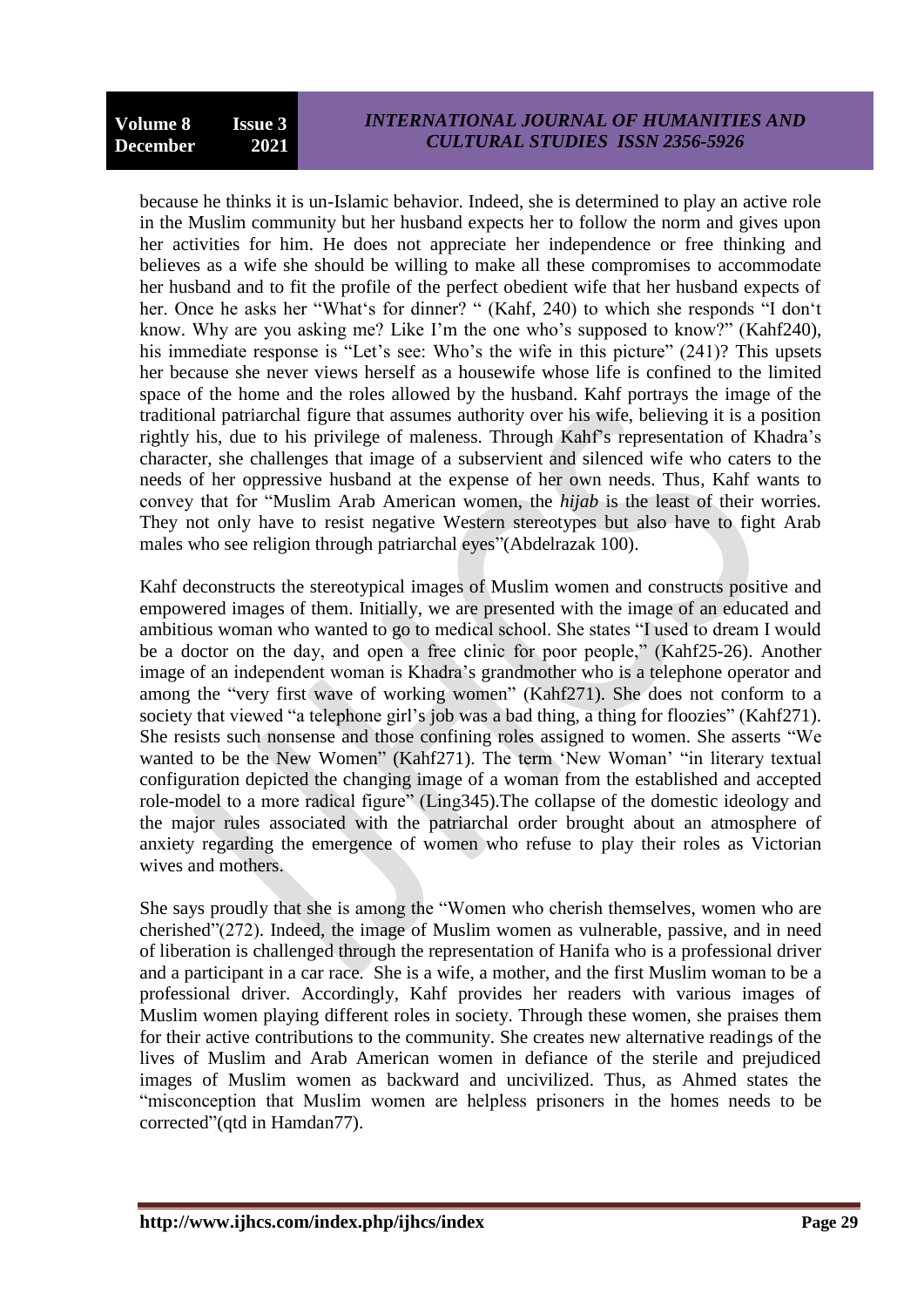Abdelrazek assumes that hybrid identity owners, particularly, Arab-American women, "live in an in-between space where they oscillate between the Arab and American culture" (Abdelrazek 11). Khadra"s new identity is influenced by stereotypes. The veil is equated in the minds of most Americans with oppression and subjugation of women. She also resists the stereotypical images of Muslim women that still exist in the East: the image of women as submissive and confined to the limited space of the home. In resistance to these images, Kahf presents images of independent women who play different roles in their communities. In her narrative of Muslim women in America, she moves away from projecting Islam as a religion that is patriarchal and oppressive. She attempts to demonstrate the bright image of Islam, other than what is commonly portrayed or thought by many in other parts of the world. She tries to show that Islam is not far from modernity and modern living. Accordingly, as an Arab- American feminist, Kahf "revolves against two oppressed systems: Arab patriarchy that wants to silence woman and restrict her freedom using false religious excuses and American misconception and negative stereotyping of Muslim woman" (Abdelrazek 102). While she longs to embrace her Arab heritage, she "cannot identify with the patriarchal aspects of the culture. However, she cannot fully belong to American culture, which often excludes them because of ethnic difference" (Abdelrazek 102).

Khathra"s story can be analyzed in record with Bhabha"s theory of mimicry. The term can be first analyzed in terms of the 'Other''s attempt to include himself or herself within the homeland that continually rejects and sees him/her as an 'outsider' (200). Bhabha's concept of "mimicry" can be applied to explain her situation in which Khadra attempts to build the bridges between Arab and American identities, the gap that attempts to fill in. To do so, as an "Other," she decides to "mimic Americans. Rather than accepting her racial otherness, she plans to subvert the hierarchical structure by creating her new identity.

### **Conclusion**

*The Girl of the Tangerine Scarf* targeted anxieties regarding race. Kahf examines the crisis of Arab-American identity. Khadra, the main character in the novel, has a hybrid identity. She faces conflicts as she is still carrying a Syrian identity and at the same time looking for her American identity. In this novel, Khadra seems to be woven between being Syrian and American. The novel attempts to reproduce a chain of binary opposition such as the self and the Other, the American and semi-American. This article, in short, argues that in Arab-American literature, veiled women are represented as dangerous, uncivilized, unwomanly, and in need of control in order to protect mainstream society.